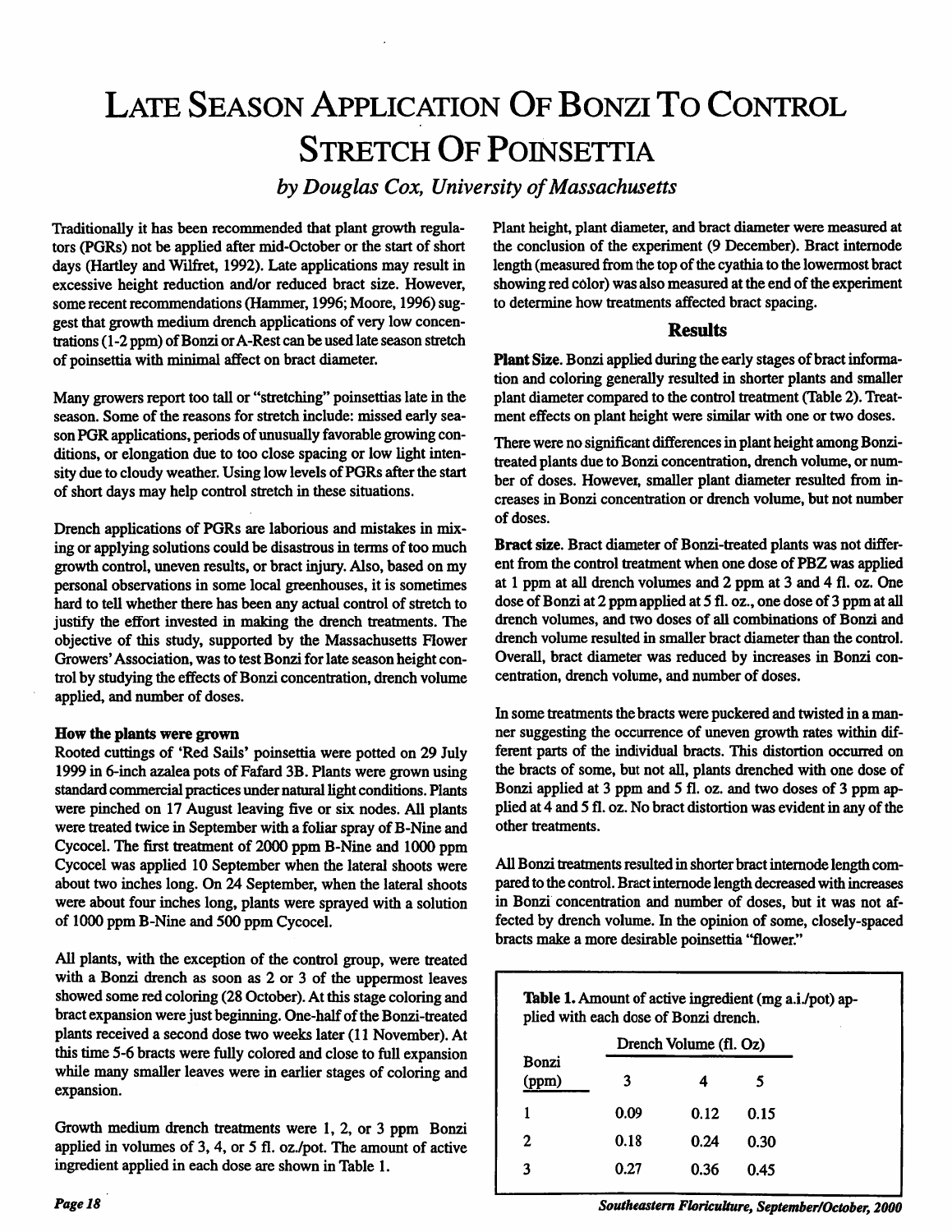| Table 2. Effect of Bonzi drench applications on plant and bract size of 'Red Sails' poinsettia. |                |                                    |         |                        |         |                               |         |                                |         |  |
|-------------------------------------------------------------------------------------------------|----------------|------------------------------------|---------|------------------------|---------|-------------------------------|---------|--------------------------------|---------|--|
| Treatment                                                                                       |                | Plant height<br>(cm <sup>2</sup> ) |         | Plant diameter<br>(cm) |         | <b>Bract</b> diameter<br>(cm) |         | Bract internode<br>length (cm) |         |  |
| Bonzi                                                                                           | Drench         |                                    |         |                        |         |                               |         |                                |         |  |
| (ppm)                                                                                           | (fl. Oz)       | 1 dose                             | 2 doses | 1 dose                 | 2 doses | 1 dose                        | 2 doses | 1 dose                         | 2 doses |  |
| Control (no Bonzi)                                                                              |                | 39.0                               |         | 59.3                   |         | 33.5                          |         | 5.1                            |         |  |
| 1                                                                                               | 3              | 35.7 <sup>y</sup>                  | 33.8    | 53.9                   | 56.0    | 31.8                          | 30.8    | 4.3                            | 4.1     |  |
| 1                                                                                               | $\overline{4}$ | 33.7                               | 36.1    | 50.6                   | 54.5    | 31.7                          | 29.3    | 4.2                            | 3.9     |  |
|                                                                                                 | 5              | 34.4                               | 35.4    | 54.8                   | 53.7    | 30.8                          | 29.4    | 4.2                            | 3.8     |  |
| 2                                                                                               | 3              | 35.6                               | 34.5    | 53.4                   | 55.1    | 30.3                          | 29.4    | 4.2                            | 4.1     |  |
| 2                                                                                               | $\overline{4}$ | 34.3                               | 36.4    | 52.4                   | 52.4    | 31.8                          | 28.4    | 4.1                            | 4.1     |  |
| 2                                                                                               | 5              | 35.1                               | 35.3    | 51.4                   | 52.0    | 28.8                          | 28.4    | 3.9                            | 4.0     |  |
| 3                                                                                               | 3              | 36.8                               | 34.1    | 53.6                   | 50.0    | 28.8                          | 27.5    | 3.9                            | 3.8     |  |
| 3                                                                                               | 4              | 33.8                               | 33.6    | 51.1                   | 50.3    | 29.4                          | 27.5    | 3.9                            | 3.8     |  |
| 3                                                                                               | 5              | 33.7                               | 32.3    | 51.6                   | 49.4    | 27.4                          | 25.1    | 3.6                            | 3.8     |  |

 $z_{2.54}$  centimeters (cm)=1 inch

<sup>Y</sup> Underlined means are significantly different from the control by Dunnett's procedure, p=0.05